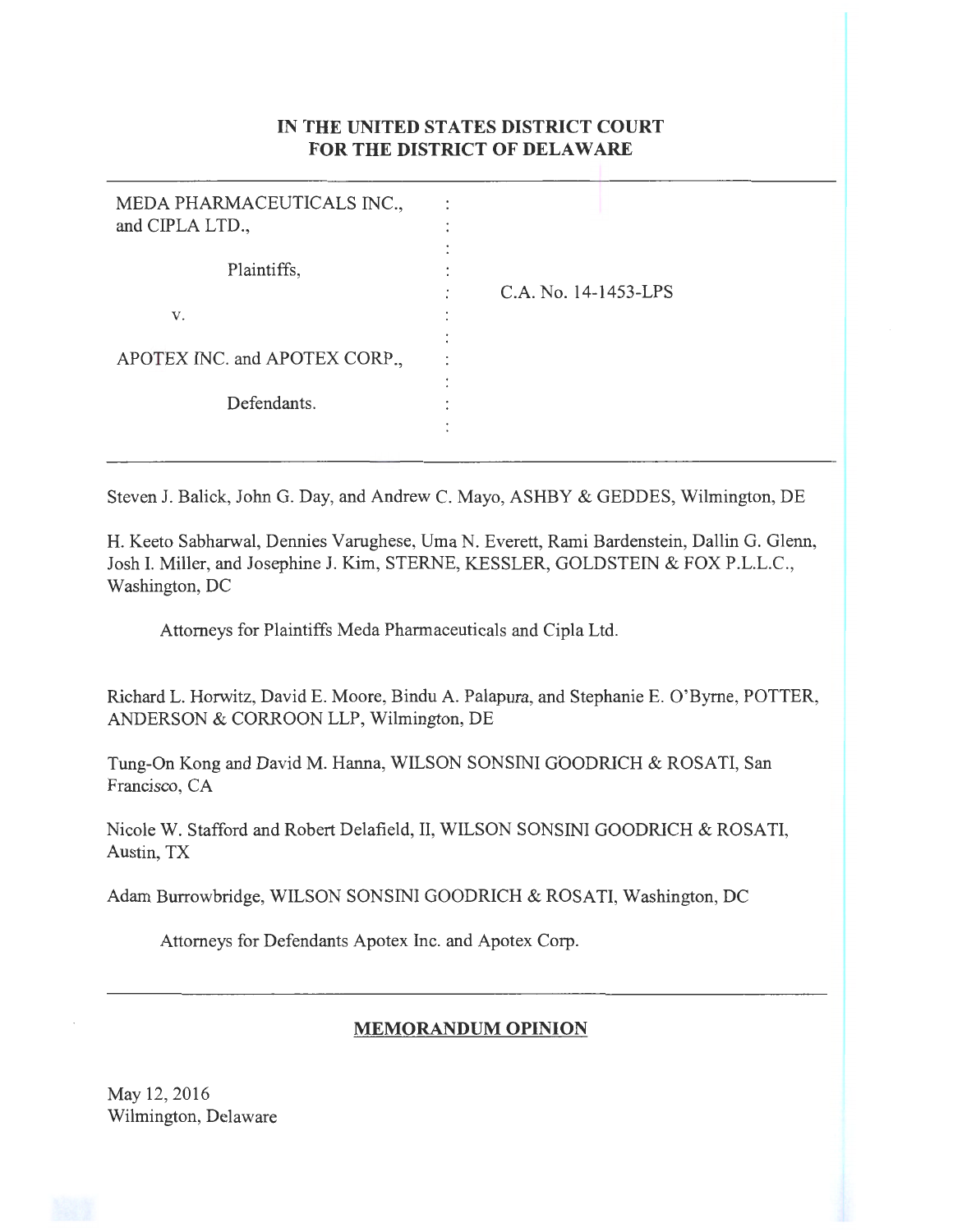STARK, U.S. District Judge:

On December 2, 2014, Plaintiffs Meda Pharmaceuticals and Cipla Ltd. ("Plaintiffs") filed suit against Defendants Apotex Inc. and Apotex. Corp ("Apotex" or "Defendants") alleging infringement of U.S. Patent Nos. 8,163,723 (the "'723 patent"), 8,168,620 (the '"620 patent"), and 9,259,428 (the '"428 patent"). The patents are directed to a single-dosage formulation for the simultaneous administration of two active pharmaceutical ingredients: azelastine (an antihistamine) and fluticasone (a corticosteroid).

The parties submitted technology tutorials (D.I. 44 and 45) and claim construction briefs (D.I. 46, 47, 61, 63, and 96). The Court held a claim construction hearing on April 29, 2016. *(See* D.I. 113 ("Tr."))

#### **I. LEGAL STANDARDS**

The ultimate question of the proper construction of a patent is a question of law. *See Teva Pharm. USA, Inc. v. Sandoz, Inc., 135 S. Ct. 831, 837 (2015) (citing Markman v. Westview Instruments, Inc. ,* 517 U.S. 370, 388-91 (1996)). "It is a bedrock principle of patent law that the claims of a patent define the invention to which the patentee is entitled the right to exclude." *Phillips v. AWH Corp.*, 415 F.3d 1303, 1312 (Fed. Cir. 2005) (internal quotation marks omitted). "[T]here is no magic formula or catechism for conducting claim construction." *Id.* at 1324. Instead, the court is free to attach the appropriate weight to appropriate sources "in light of the statutes and policies that inform patent law." *Id.* 

" [T] The words of a claim are generally given their ordinary and customary meaning  $\ldots$ [which is] the meaning that the term would have to a person of ordinary skill in the art in question at the time of the invention, i.e., as of the effective filing date of the patent application."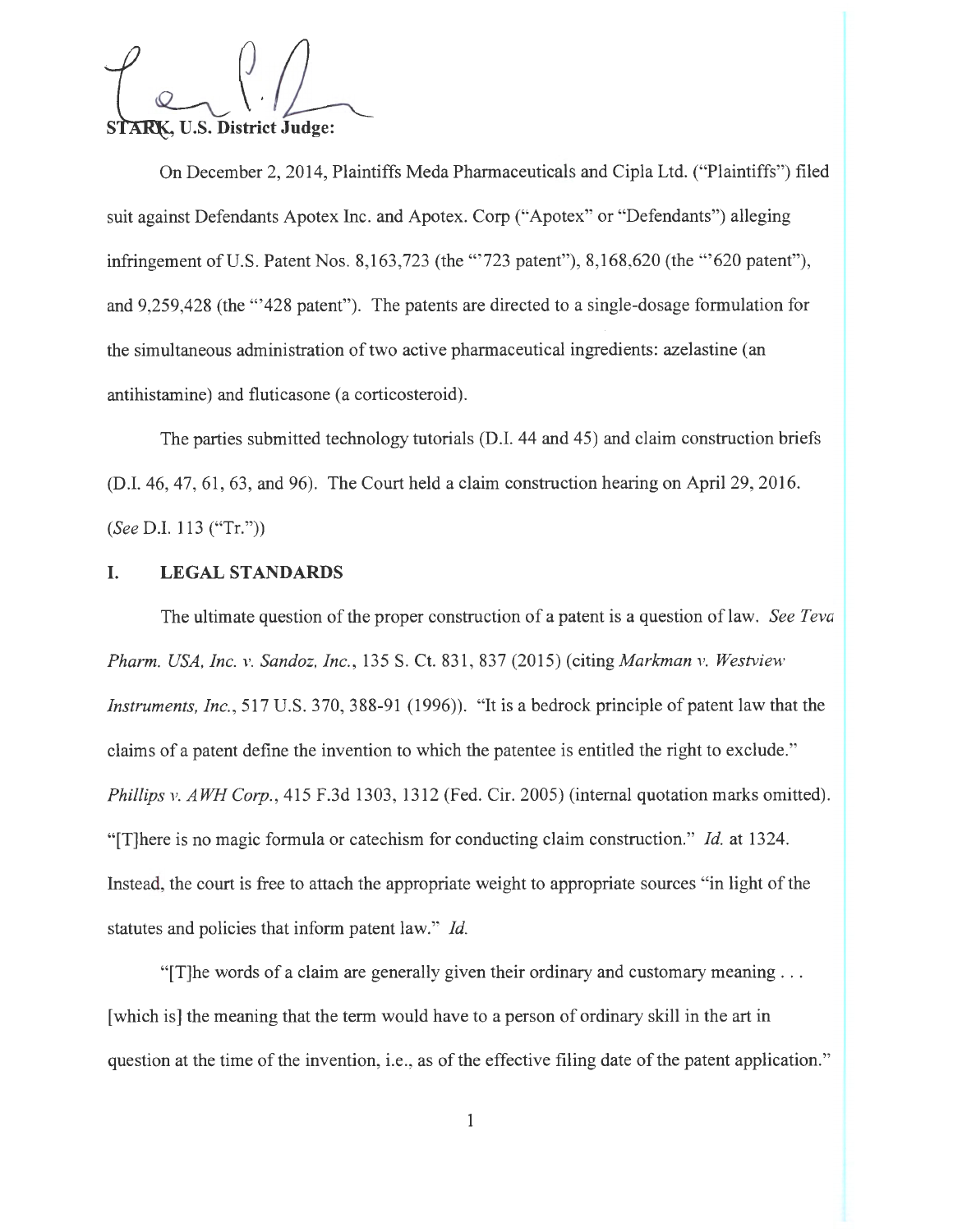*Id.* at 1312-13 (internal citations and quotation marks omitted). "[T]he ordinary meaning of a claim term is its meaning to the ordinary artisan after reading the entire patent." *Id.* at 1321 (internal quotation marks omitted). The patent specification "is always highly relevant to the claim construction analysis. Usually, it is dispositive; it is the single best guide to the meaning of a disputed term." *Vitronics Corp. v. Conceptronic, Inc. ,* 90 F.3d 1576, 1582 (Fed. Cir. 1996).

While "the claims themselves provide substantial guidance as to the meaning of particular claim terms," the context of the surrounding words of the claim also must be considered. *Phillips,* 415 F.3d at 1314. Furthermore, "[o]ther claims of the patent in question, both asserted and unasserted, can also be valuable sources of enlightenment ... [b ]ecause claim terms are normally used consistently throughout the patent . . . ." *Id.* (internal citation omitted).

It is likewise true that "[d]ifferences among claims can also be a useful guide .... For example, the presence of a dependent claim that adds a particular limitation gives rise to a presumption that the limitation in question is not present in the independent claim." *Id.* at 1314- 15 (internal citation omitted). This "presumption is especially strong when the limitation in dispute is the only meaningful difference between an independent and dependent claim, and one party is urging that the limitation in the dependent claim should be read into the independent claim." *SunRace Roots Enter. Co. , Ltd. v. SRAM Corp. ,* 336 F.3d 1298, 1303 (Fed. Cir. 2003).

It is also possible that "the specification may reveal a special definition given to a claim term by the patentee that differs from the meaning it would otherwise possess. In such cases, the inventor's lexicography governs." *Phillips*, 415 F.3d at 1316. It bears emphasis that "[e]ven when the specification describes only a single embodiment, the claims of the patent will not be read restrictively unless the patentee has demonstrated a clear intention to limit the claim scope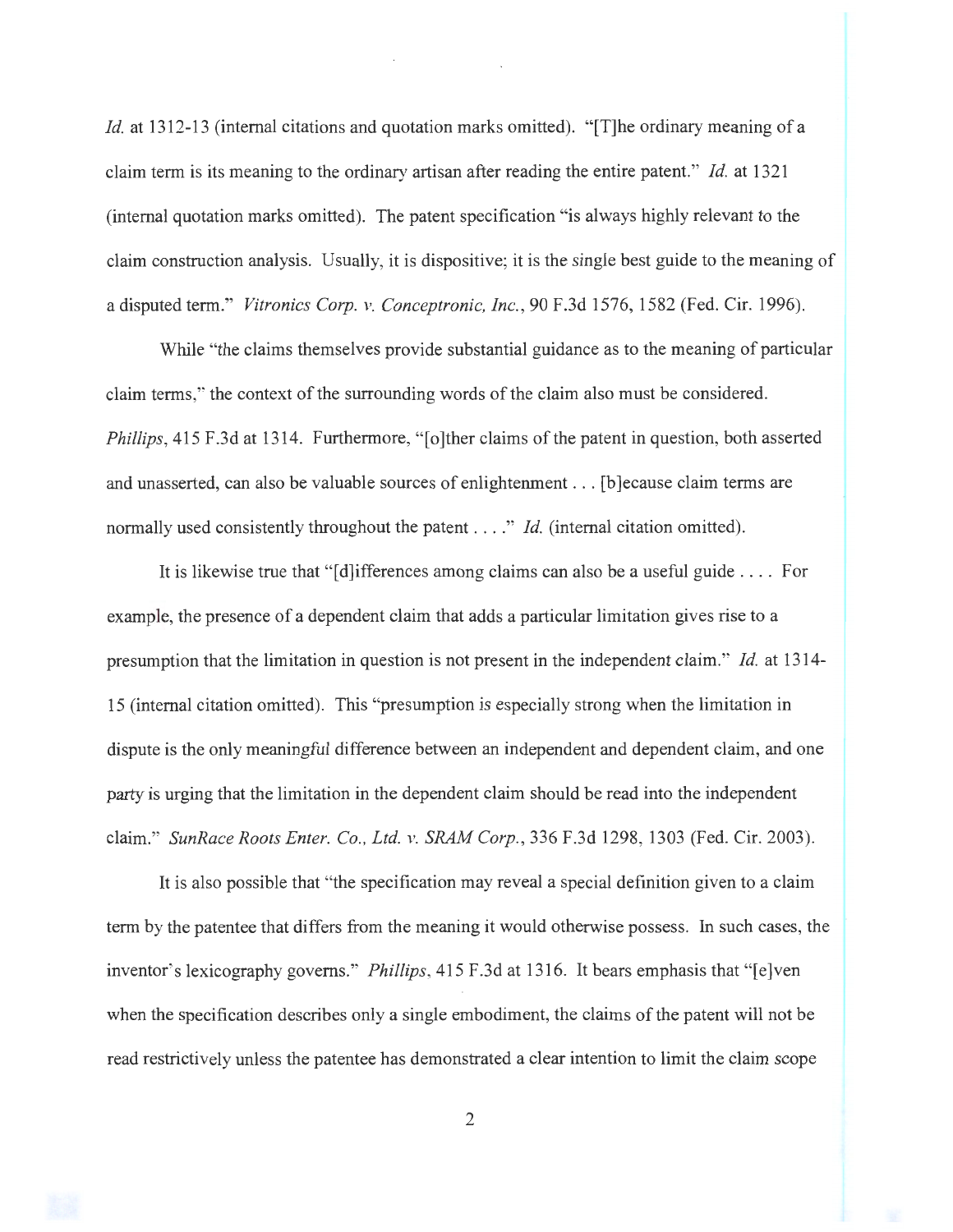using words or expressions of manifest exclusion or restriction." *Hill-Rom Servs. , Inc. v. Stryker Corp. ,* 755 F.3d 1367, 1372 (Fed. Cir. 2014) (quoting *Liebel-Flarsheim Co. v. Medrad, Inc.,* 358 F.3d 898, 906 (Fed. Cir. 2004)) (internal quotation marks omitted).

In addition to the specification, a court "should also consider the patent's prosecution history, if it is in evidence." *Markman v. Westview Instruments, Inc.*, 52 F.3d 967, 980 (Fed. Cir. 1995), *aff'd,* 517 U.S. 370 (1996). The prosecution history, which is "intrinsic evidence," "consists of the complete record of the proceedings before the PTO [Patent and Trademark Office] and includes the prior art cited during the examination of the patent." *Phillips,* 415 F.3d at 1317. "[T]he prosecution history can often inform the meaning of the claim language by demonstrating how the inventor understood the invention and whether the inventor limited the invention in the course of prosecution, making the claim scope narrower than it would otherwise be." *Id.* 

In some cases, "the district court will need to look beyond the patent's intrinsic evidence and to consult extrinsic evidence in order to understand, for example, the background science or the meaning of a term in the relevant art during the relevant time period." *Teva,* 135 S. Ct. at 841. Extrinsic evidence "consists of all evidence external to the patent and prosecution history, including expert and inventor testimony, dictionaries, and learned treatises." *Markman,* 52 F.3d at 980. For instance, technical dictionaries can assist the court in determining the meaning of a term to those of skill in the relevant art because such dictionaries "endeavor to collect the accepted meanings of terms used in various fields of science and technology." *Phillips,* 415 F.3d at 1318. In addition, expert testimony can be useful "to ensure that the court's understanding of the technical aspects of the patent is consistent with that of a person of skill in the art, or to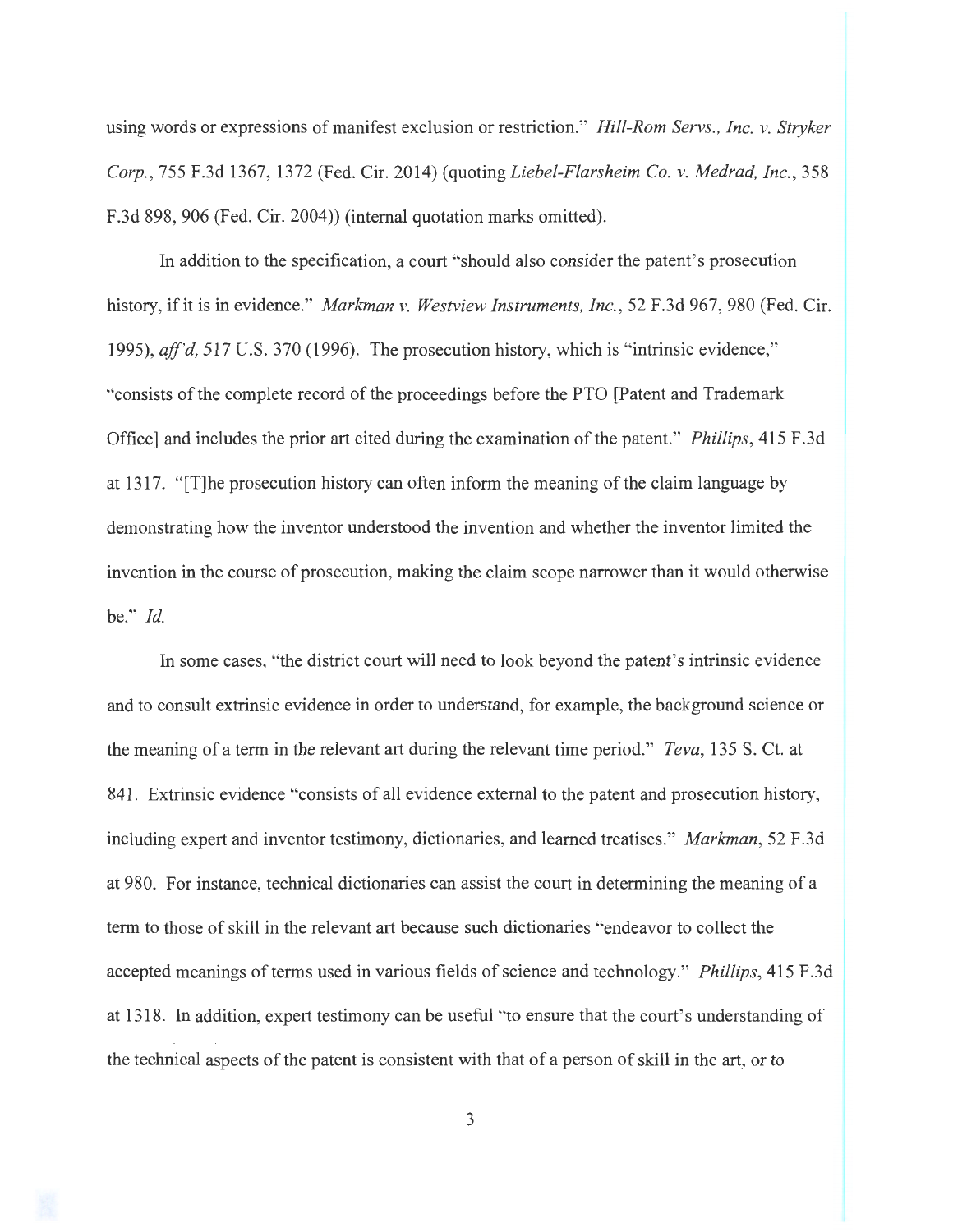establish that a particular term in the patent or the prior art has a particular meaning in the pertinent field." *Id.* Nonetheless, courts must not lose sight of the fact that "expert reports and testimony [are] generated at the time of and for the purpose of litigation and thus can suffer from bias that is not present in intrinsic evidence." *Id.* Overall, while extrinsic evidence "may be useful" to the court, it is "less reliable" than intrinsic evidence, and its consideration "is unlikely to result in a reliable interpretation of patent claim scope unless considered in the context of the intrinsic evidence." *Id.* at 1318-19. Where the intrinsic record unambiguously describes the scope of the patented invention, reliance on any extrinsic evidence is improper. *See Pitney Bowes, Inc. v. Hewlett-Packard Co.,* 182 F.3d 1298, 1308 (Fed. Cir. 1999) (citing *Vitronics,* 90 F.3d at 1583).

Finally, "[t]he construction that stays true to the claim language and most naturally aligns with the patent's description of the invention will be, in the end, the correct construction." *Renishaw PLC v. Marposs Societa 'per Azioni,* 158 F.3d 1243, 1250 (Fed. Cir. 1998). It follows that "a claim interpretation that would exclude the inventor's device is rarely the correct interpretation." *Osram GmbH v. Int '! Trade Comm 'n,* 505 F.3d 1351 , 1358 (Fed. Cir. 2007) (quoting *Modine Mfg. Co. v. U S. Int'! Trade Comm 'n,* 75 F.3d 1545, 1550 (Fed. Cir. 1996)).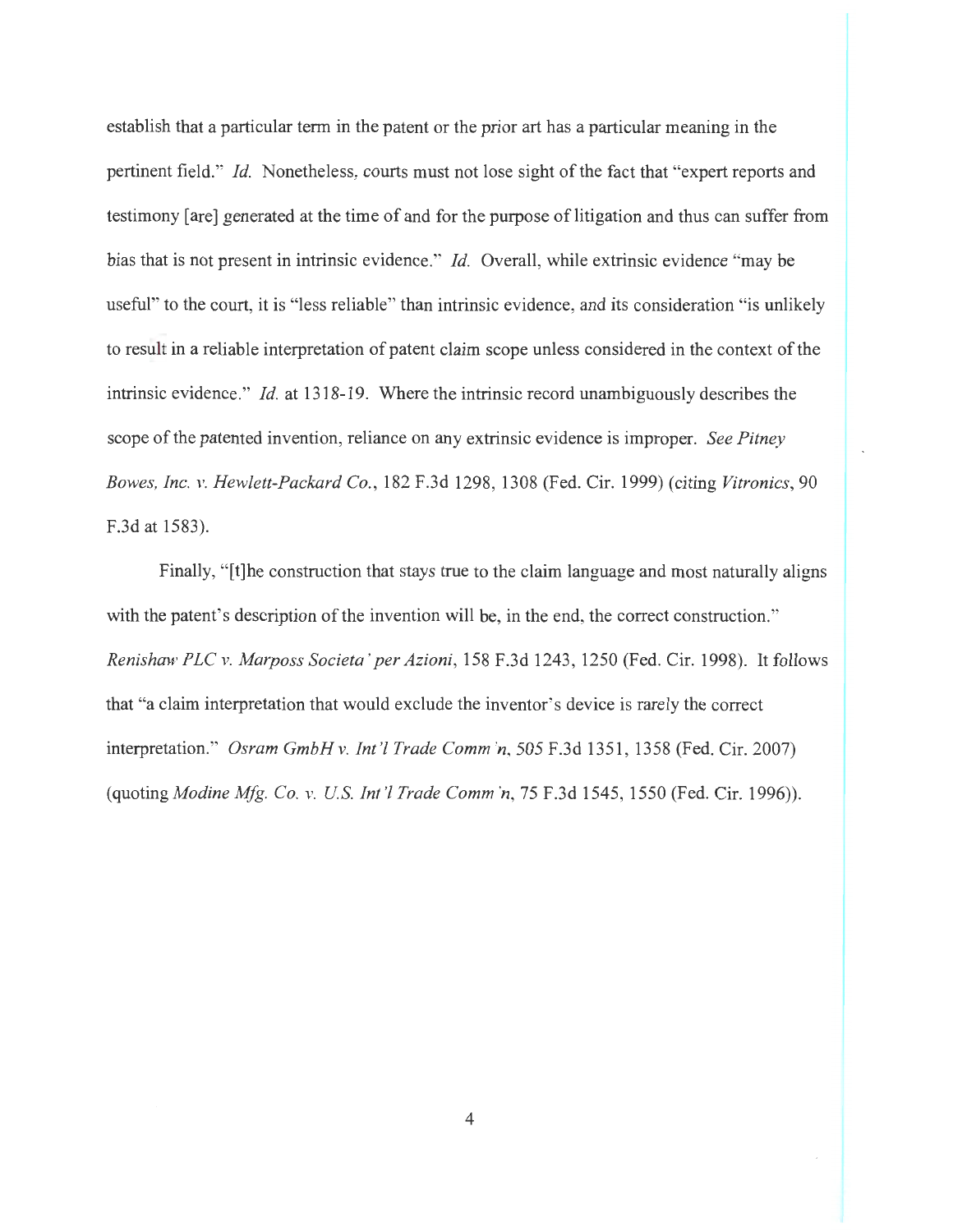### **II. CONSTRUCTION OF DISPUTED TERM<sup>1</sup>**

#### **"conditions"<sup>2</sup>**

#### **Plaintiffs**

"diseases or illnesses resulting in or causing allergic reaction(s)"

### **Defendants**

Plain and ordinary meaning. To the extent the Court determines that this term requires construction, Apotex proposes the following construction: "disease(s) or illness(es)"

#### **Court**

"disease(s) or illness(es)"

A patent's claims "define and circumscribe" the scope of a patentee's right to exclude.

*Ariad Pharmaceuticals, Inc. v. Eli Lilly and Co. ,* 598 F.3d 1366, 1347 (Fed. Cir. 2010) *(en bane).* 

The Court, thus, begins its claim construction analysis with the language of the claims

themselves.

The asserted patents here claim a method for treating a "condition for which

administration of one or more antihistamines and/or one or more steroids is indicated." *See, e.g.* 

 $2723$  pat. col. 11:52-53;  $620$  pat. col. 12:42-44. Given this context, the Court finds that the plain

and ordinary meaning of the term "condition," to a person of ordinary skill in the art ("POSA"),

is "disease or illness."<sup>3</sup>

Claim language must be construed in the context of the claim as a whole. *See !GT v.* 

<sup>&</sup>lt;sup>1</sup>The parties have agreed to certain constructions, all of which the Court has adopted or will adopt.

 $2$ <sup>2</sup> This term appears in claims 1-4, 7, 8, 10-18, and 20-28 of the  $223$  patent and claims 16, 17, and 24 of the of the '620 patent.

<sup>&</sup>lt;sup>3</sup>The parties do not dispute that what Defendants have proposed as their construction is, in fact, the plain and ordinary meaning of "conditions" to a POSA. *(See* Tr. at 25-26, 36-37)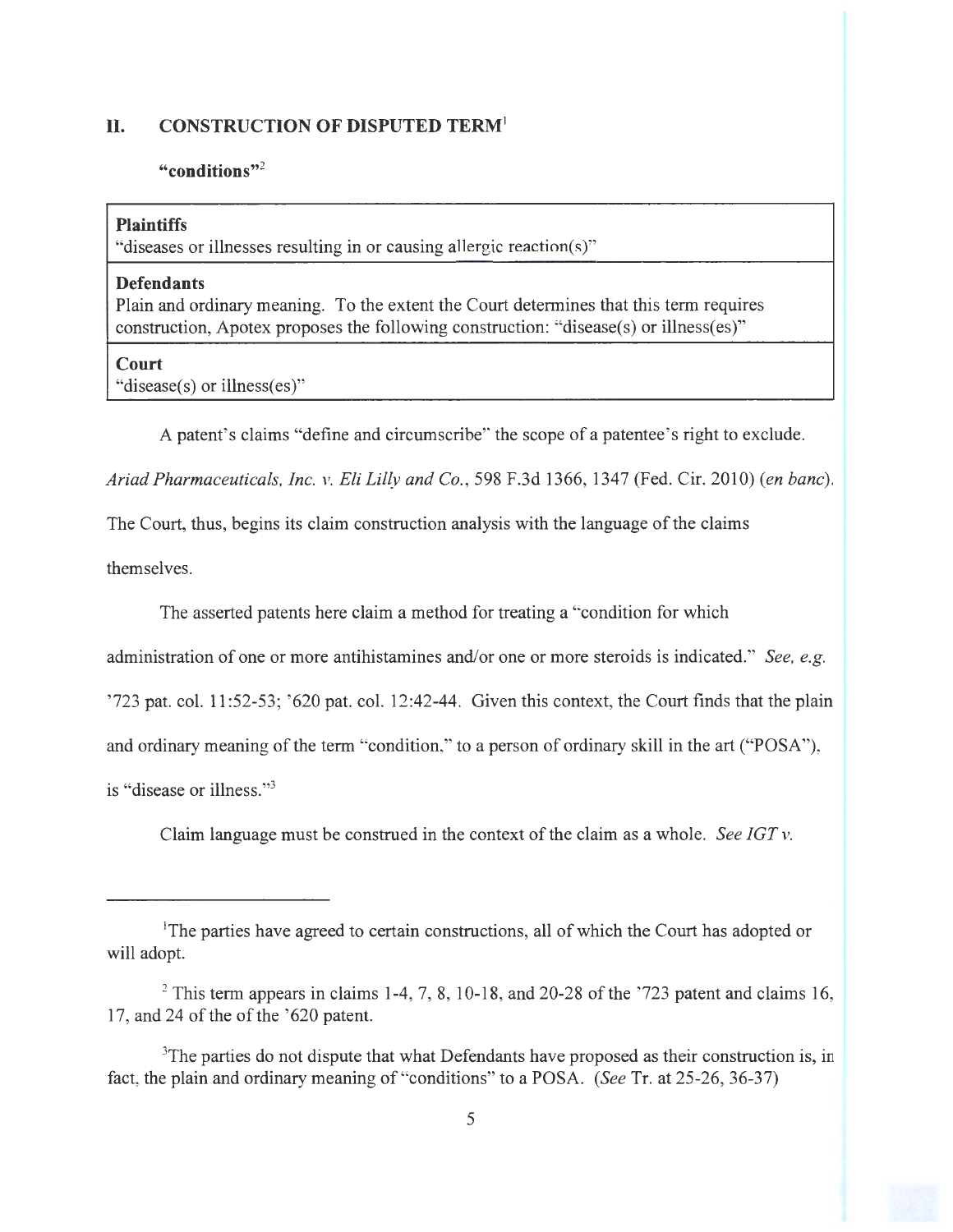*Bally Gaming Int '!, Inc.,* 659 F.3d 1109, 1117 (Fed. Cir. 2011). "Extracting a single word from a claim divorced from the surrounding limitations can lead construction astray." Id. Here, to the extent the claims of the patents-in-suit are concerned principally (or, for certain dependent claims, exclusively) with allergic reactions, it is not the word "conditions" that narrows the claim scope. Rather, it is the other limitations that establish the classes of disease or illnesses included within the scope of the claims: i.e., those conditions for which administration of an antihistamine or steroid is indicated.

For instance, independent claim 1 of the '723 patent is limited to methods relating to conditions typically treated by "antihistamines and/or .. . steroids." Undoubtedly, a POSA would understand that not every disease or illness can be treated in this manner. But just because the overall scope of the claim does not reach every disease or illness does not mean that the claim term "condition" is being used in a manner narrower than its full plain and ordinary meaning.<sup>4</sup>

Plaintiffs argue that a person of ordinary skill in the art, having read the patent specification, would understand that "condition" is limited to conditions that "result in or cause an allergic reaction." (D.I. 47 at 14) The "person of ordinary skill in the art is deemed to read the claim term not only in the context of the particular claim in which the disputed term appears, but in the context of the entire patent, including the specification." *Phillips,* 415 F.3d at 1314. Therefore, "[t]he customary meaning of a claim term is not determined in a vacuum and should be harmonized, to the extent possible, with the intrinsic record, as understood in the field of the invention." *Lexion Med. , LLC v. Northgate Techs., Inc.,* 641 F.3d 1352, 1356 (Fed. Cir. 2011).

<sup>&</sup>lt;sup>4</sup>Thus, Plaintiffs' concern that Defendants' construction would encompass methods of treating anything from snake bites to cancer is unfounded. The claims would encompass these conditions *if, but only if,* these conditions meet the other claim limitations.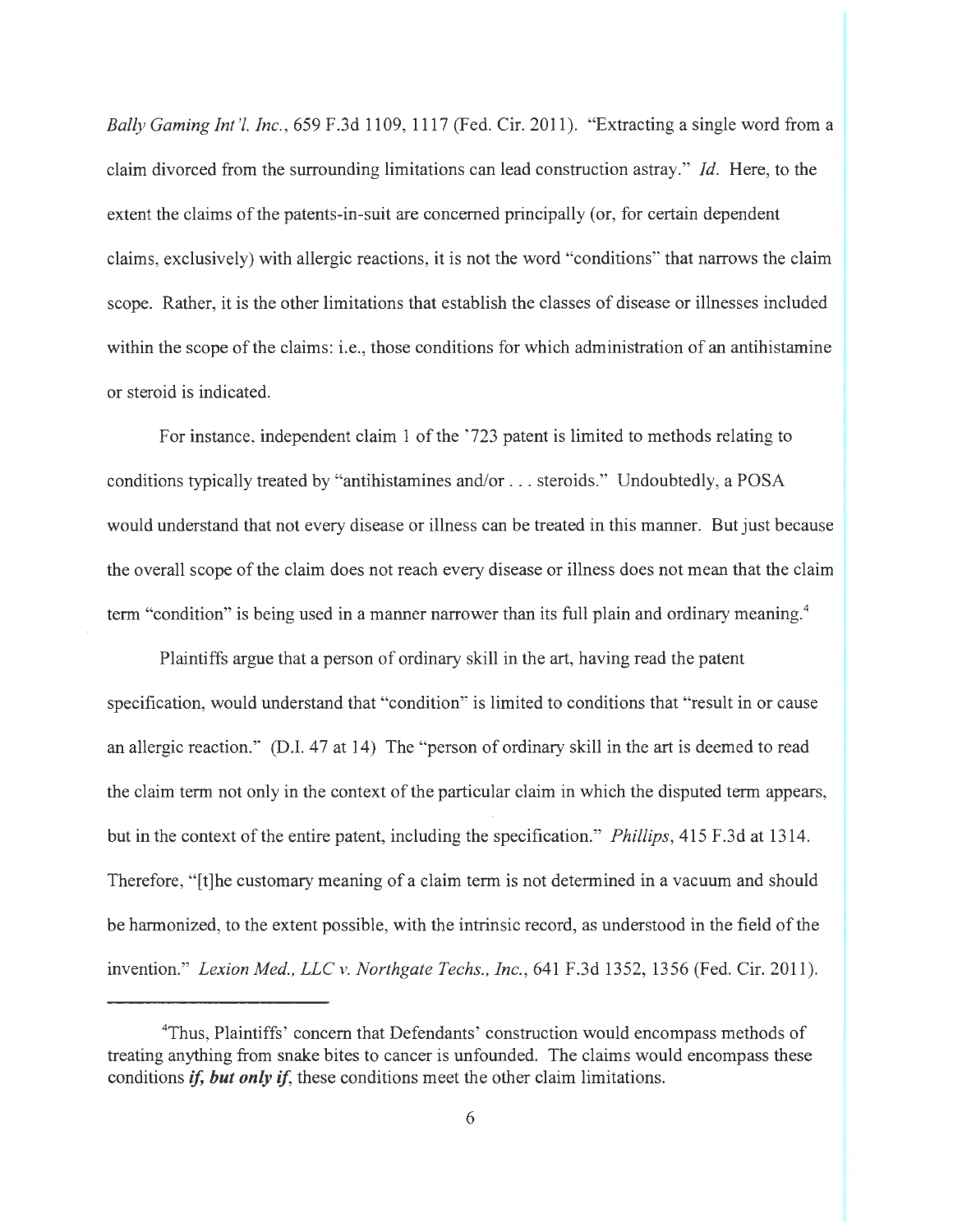Neither the intrinsic nor extrinsic evidence supports a narrower construction of "conditions." A court may depart from the ordinary meaning of a claim term in only two circumstances. *See Pacing Techs. , LLC v. Garmin Int'!, Inc. ,* 778 F.3d 1021 , 1024 (Fed. Cir. 2015). First, a patentee may "act as a lexicographer" by assigning his own definition to a patent claim term. *Id.* Second, a patentee may intentionally disclaim, or "disavow," claim scope. *Id.*  A disclaimer or disavowal requires either "words or expressions of manifest exclusion or restriction," *Hill-Rom Services, Inc. v. Stryker Corp. ,* 755 F.3d 1367, 1372 (Fed. Cir. 2014), *cert. denied,* 135 S. Ct. 719, 190 L. Ed. 2d 463 (2014) (internal quotation marks omitted), or an implicit definition "so clear that it equates to an explicit one," *Thorner,* 669 F.3d at 1368.

The intrinsic evidence Plaintiffs cite does not meet this exacting standard. Plaintiffs suggest that the patentees "defined" their invention as a method "useful for preventing or minimizing allergic reactions." (D.I. 47 at 13) (citing '723 pat. col. 1:20-22; '620 pat. col. 1:11-13) Plaintiffs further note that the specification states that "the present invention relates [to treatments for] allergic reactions," that the treatment of allergy symptoms was the purpose of the invention, and that the prosecution history shows the patentee and examiner were focused on the treatment of allergies. (D.I. 47 at 13-15) (citing '723 pat. col. 1:20-22; '620 pat. col. 1:11-13) While this evidence is probative of the "problem to be solved" by the invention, it is insufficient here to limit the scope of the claim term "condition." *See, e.g., E-Pass Technologies, Inc. v. 3Com Corp. ,* 343 F.3d 1364, 1370 (Fed. Cir. 2003). Rather, a disclaimer or disavowal is typically justified only if the text of the disputed patent *requires* the conclusion that the patentee disavowed claim scope, because to conclude otherwise would be *inconsistent with* its specification or claims. This is especially true here, where: (i) the specification does not include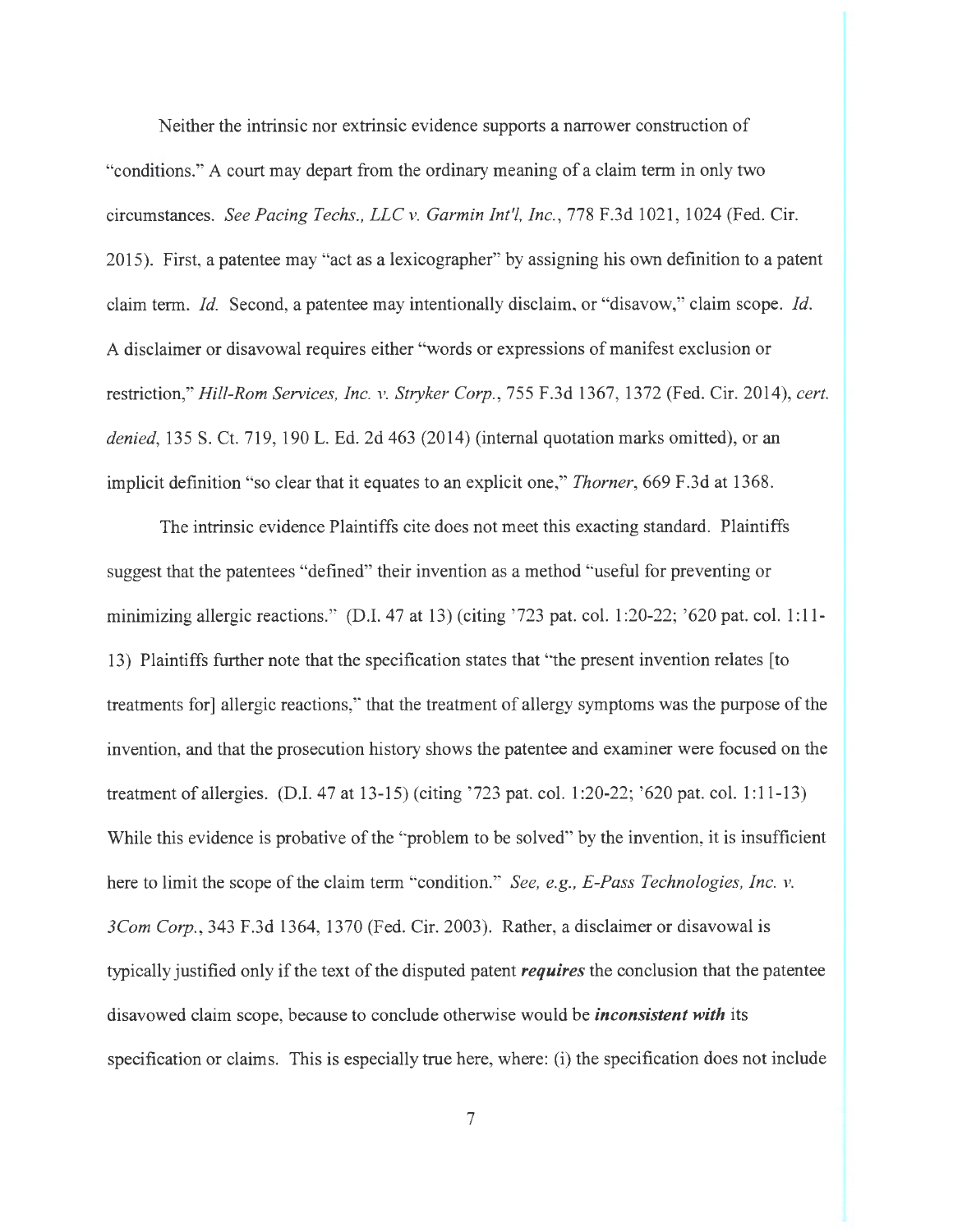explicitly narrowing language such as "the present invention requires," "the present invention is," or "all embodiments of the present invention are," *Hill-Rom,* 755 F.3d at 1372; (ii) the specification contains at least six broader phrases that include "the present invention" *(see, e.g. ,*  '723 pat. col. 4:41-53, 5:47-58, 6:46-57, 7:19-27, 7:35-41 , 7:42-48), including one use that tracks the broad language of claim 1 *(see* ' 723 patent 7:28-34 ("The present invention also provides a method for the prophylaxis or treatment in a mammal, such as a human, of conditions for which administration of one or more antihistamine and/or one or more steroid is indicated . . . ." $\cdot$ "));<sup>5</sup> and (iii) the patent contains claims depending from independent claim 1 that are expressly limited to "allergic rhinitis" ('723 patent claim 8) or "allergic conjunctivitis" ('723 patent claim 9), which Defendant concedes are preferred embodiments.<sup>6</sup>

Other problems plague Plaintiffs' proposed construction. First, Plaintiffs rely on a specification "definition" of "allergic reactions" that is not clearly a definition. *(See* Tr. at 32-36; D.I. 47 at 4 (citing '723 patent 1:26-28) ("Such allergic reactions commonly comprise the allergy-related and vasomotor-related symptoms and the rhinovirus-related symptoms.")) Second, the purported "definition" would confusingly include within "allergic reactions" conditions that Plaintiffs admit can be non-allergic. *(See* Tr. 35-36; D.I. 46 at 18 (citing D.I. 43-

<sup>&</sup>lt;sup>5</sup>See also Absolute Software v. Stealth Signal, 659 F.3d 1121, 1136 (Fed. Cir. 2011) ("[W]e have found that use of the phrase 'present invention' or 'this invention' is not always ... limiting, such as where the references to a certain limitation as being the 'invention' are not uniform, or where other portions of the intrinsic evidence do not support applying the limitation to the entire patent.").

<sup>&</sup>lt;sup>6</sup>See Liebel-Flarsheim v. Medrad, 358 F.3d 898, 913 (Fed. Cir. 2004) ("[I]t is improper to read limitations from a preferred embodiment described in the specification  $-$  even if it is the only embodiment – into the claims absent a clear indication in the intrinsic record that the patentee intended the claims to be so limited.").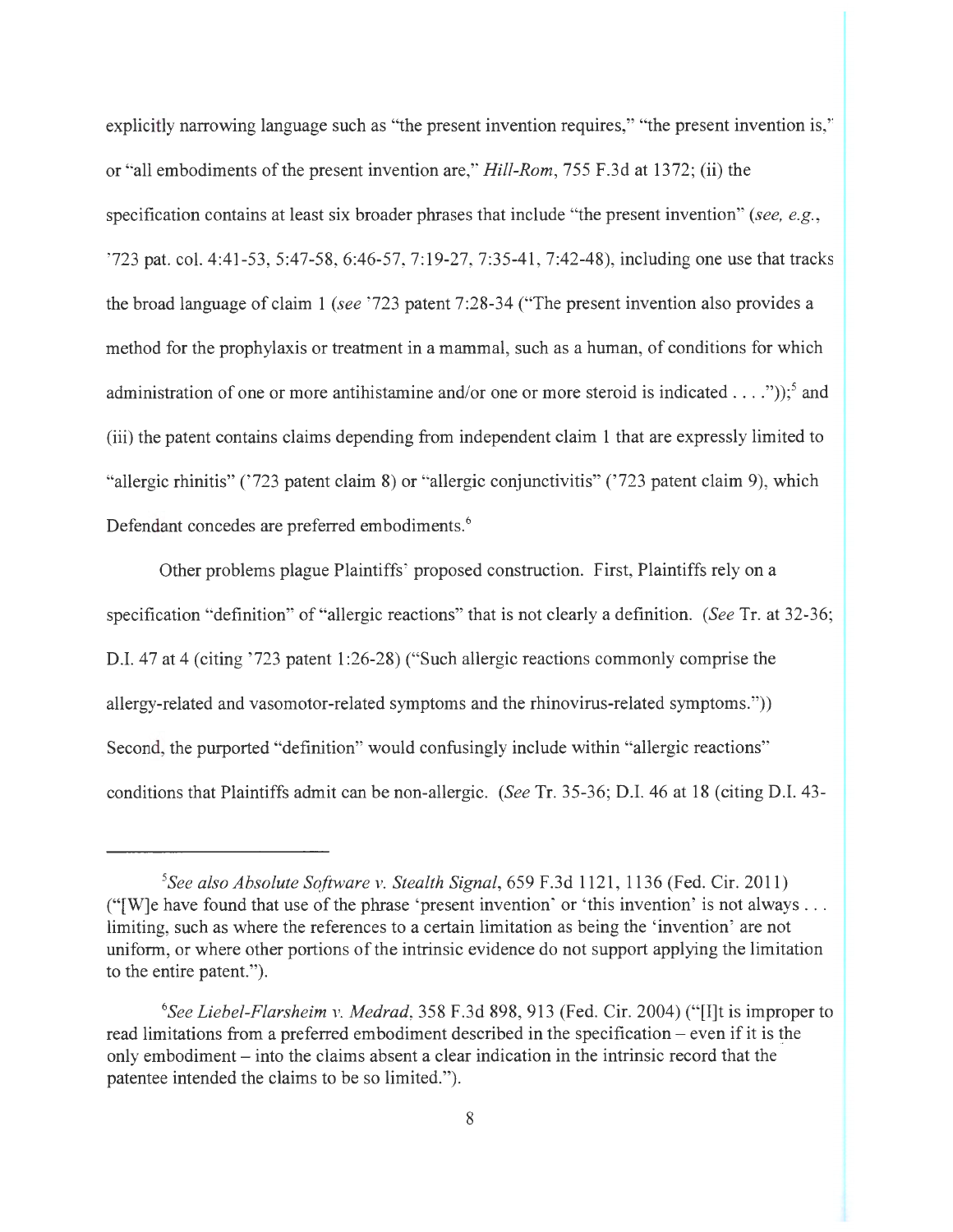10 at 5)) Third, relatedly, the prosecution history includes references to non-allergic conditions, such as types of asthma. *(See D.I. 46 at 19)* 

Because Plaintiffs have not shown that a person of ordinary skill in the art would understand "conditions" to be limited to conditions causing allergic reactions, nor demonstrated that the patent itself so defined the term, the Court adopts Defendants' construction.

## III. **CONCLUSION**

The Court will construe the disputed term as described above. An appropriate Order follows.